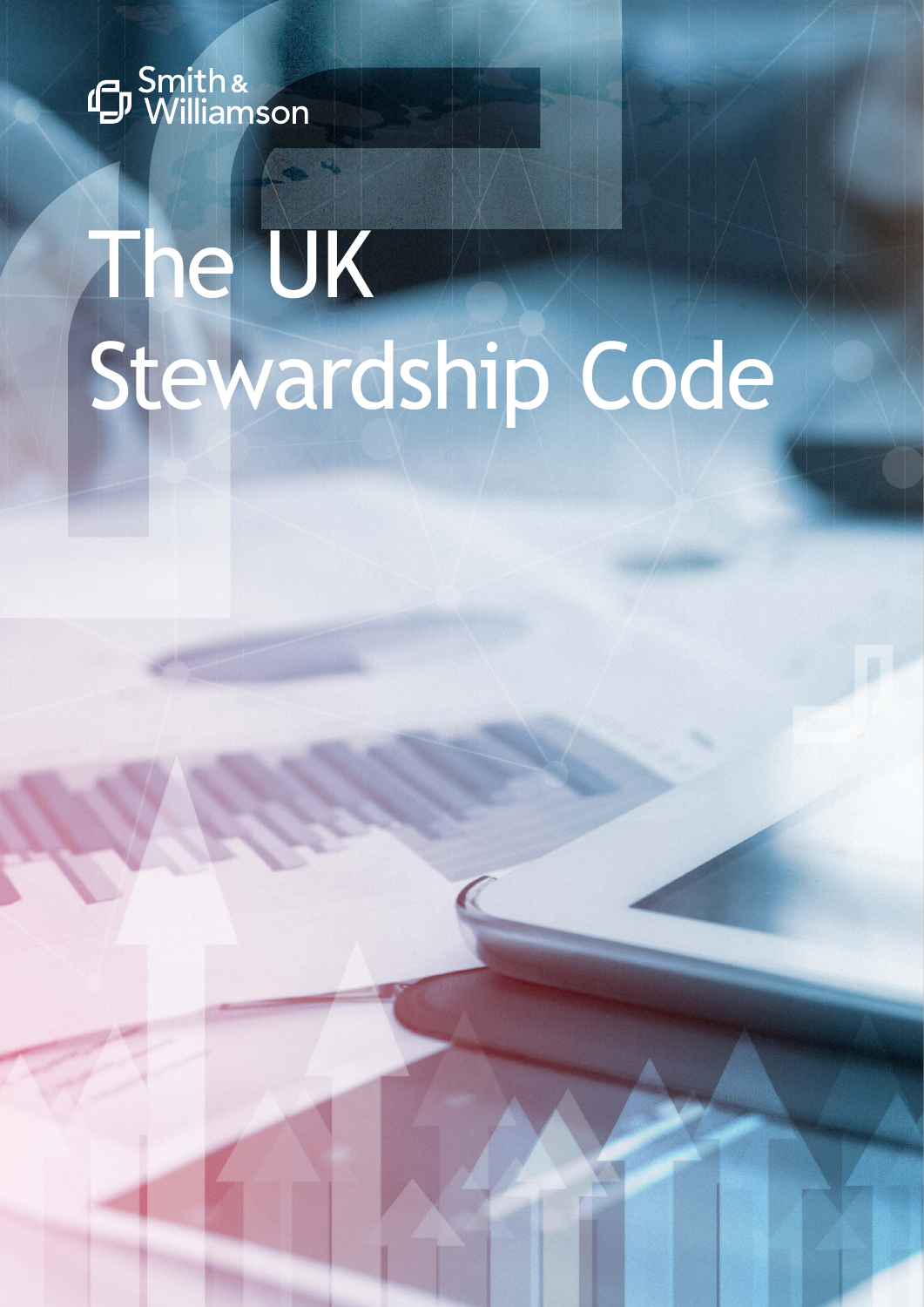## Smith & Williamson and the UK Stewardship Code

The UK Stewardship Code is published by the Financial Reporting Council ("FRC"). It sets the standards for investors for monitoring and engaging with the companies they own and aims to improve the quality of dialogue between investors and companies to help improve the long term risk adjusted returns to shareholders. It sets out areas of good practice to which the FRC believes institutional investors should aspire and aims to make investors more accountable to their clients and beneficiaries.

Smith & Williamson Investment Management (S&W) are committed long term responsible investors and good stewards of our clients' assets and as such believe that it is important to commit to the UK Stewardship Code.



#### Publicly disclose their policy on how they will discharge their stewardship responsibilities.

At S&W we are committed to generating superior returns for our clients by investing in companies that will create long-term value for stakeholders. We actively seek to include environmental, social and corporate governance (ESG) factors, along with voting and engagement, in our investment process which in turn can influence the prospects and financial performance of our clients' investments, therefore playing a key part in our responsibility to stakeholders, society and our clients.

As a responsible investor and member of the United Nations Principles of Responsible Investment (UN PRI), S&W are committed to ensuring that we monitor and engage with investee companies on behalf of our clients. By agreeing to comply with the Stewardship Code we are actively committing to improve the transparency of our reporting with the aim of enhancing and protecting the value for our clients.

Oversight of this process is led by our Investment Process Committee. We use MSCI, an external company, for all Environmental Social & Governance (ESG) and ethical screening services. ESG factors are incorporated into our fundamental research process for direct investments as these can have a significant impact on the long term valuations.

Our in-house sector specialists conduct indepth research into UK and overseas equities by holding over 500 meetings with companies' management each year as well as undertaking media and other desk based research. This engagement with companies enables us to fulfil our Stewardship responsibilities.

At S&W we believe that voting plays an integral role in active engagement and support our clients' right to vote. We use Glass Lewis to provide voting research which we incorporate into our voting policy.

**[https://smithandwilliamson.com/](https://smithandwilliamson.com/media/8544/proxy-voting-summary-report-dec-20.pdf) [media/8544/proxy-voting-summary-report](https://smithandwilliamson.com/media/8544/proxy-voting-summary-report-dec-20.pdf)[dec-20.pdf](https://smithandwilliamson.com/media/8544/proxy-voting-summary-report-dec-20.pdf)** 

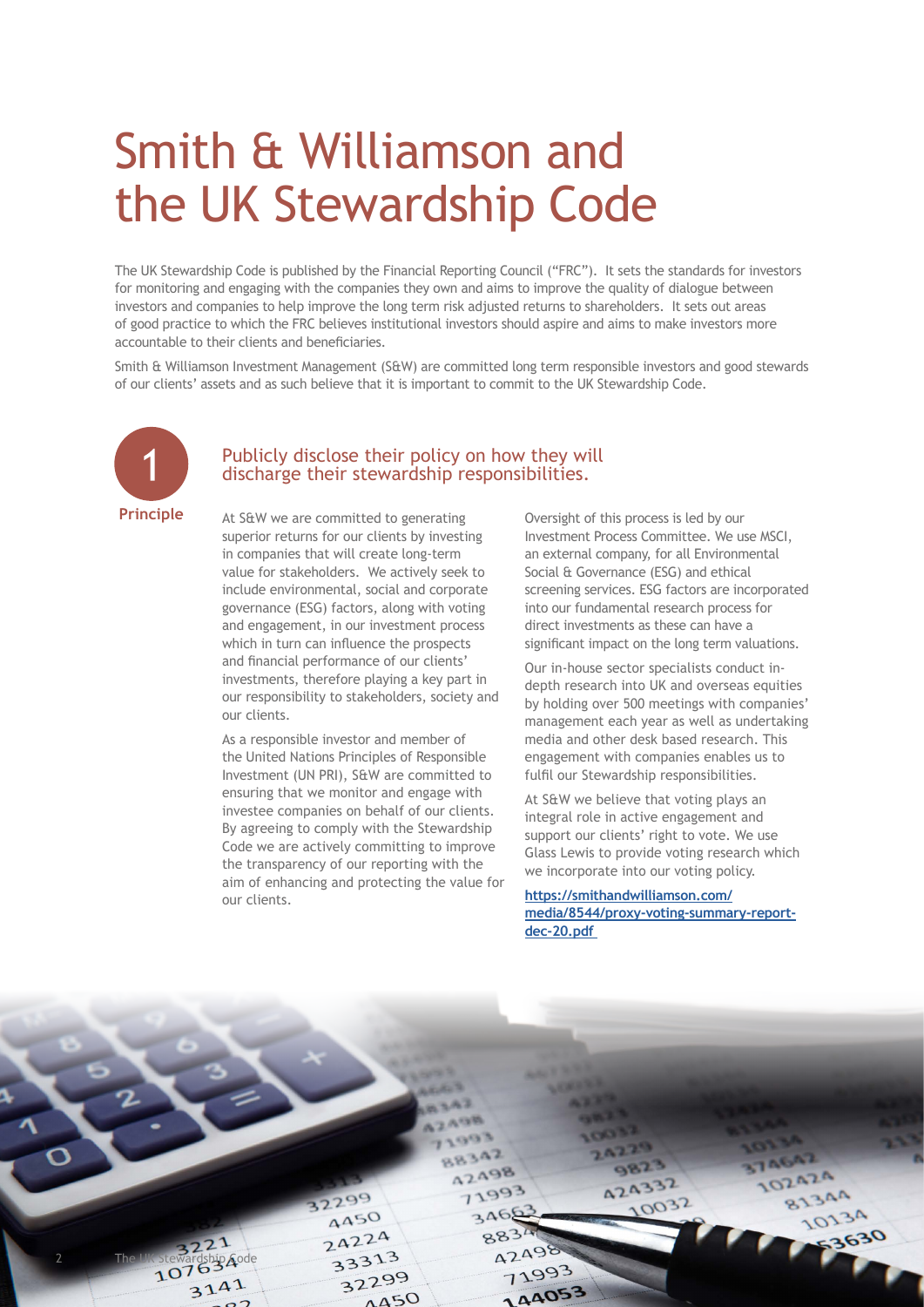



#### Have a robust policy on managing conflicts of interest in relation to stewardship which should be publicly disclosed.

We define a conflict of interest as a situation which arises when: our interests or the interests of a partner, director or employee conflict with the duties it owes to a client; or the duties we owe to one client conflict with the duties we owe to another client.

S&W is not subject to any conflicts arising from its ownership structure. The only substantial shareholder of the group is AGF Management Ltd, a Canadian investment management firm which owns 30%, with the rest owned by current and retired staff and their families. No third party product provider or supplier has a material shareholding or financial interest in the S&W (or vice versa) such as to be able to influence S&W's operating decisions to the detriment of client interests.

We take all reasonable steps to identify conflicts of interest arising and to manage potential conflicts in a way that is fair to our clients and in accordance with our written policy.

We avoid and manage these conflicts through a number of policies and procedures. These include:

- *• Maintaining a confidentiality policy* All staff are required to maintain the confidentiality of client information. Such information should not be accessed or communicated except for legitimate business reasons.
- *• Restricting staff dealings in securities* - Staff are required to adhere to our personal account dealing policy.
- *• Restricting information flows* We have physical and technical barriers in place, known as 'information barriers'. These prevent information held by other parts of the S&W group, which could restrict dealing, from reaching our Investment Managers.
- *• Carrying out transactions in Investments as agent not as principal* - Except to correct dealing errors and in derivatives dealt on a matched principal basis where that is market practice, we normally carry out transactions in Investments as agent for the client.
- A policy to ensure gifts and inducements received from or given to third parties by members of staff are declared, and pre-approved as appropriate.
- Maintaining appropriate and transparent charging policies.
- *• Disclosing in accordance with market practice -* General potential conflicts inherent to the nature of our business and the structure of the market are disclosed in the written contracts concluded with clients.
- *• Obtaining clients' informed consen*t Following disclosure of specific conflicts arising in particular transactions or situations, client consent is received before proceeding.

**www[.smithandwilliamson.com/en/footer](http://smithandwilliamson.com/en/footer-pages/terms-of-use)[pages/terms-of-use](http://smithandwilliamson.com/en/footer-pages/terms-of-use)**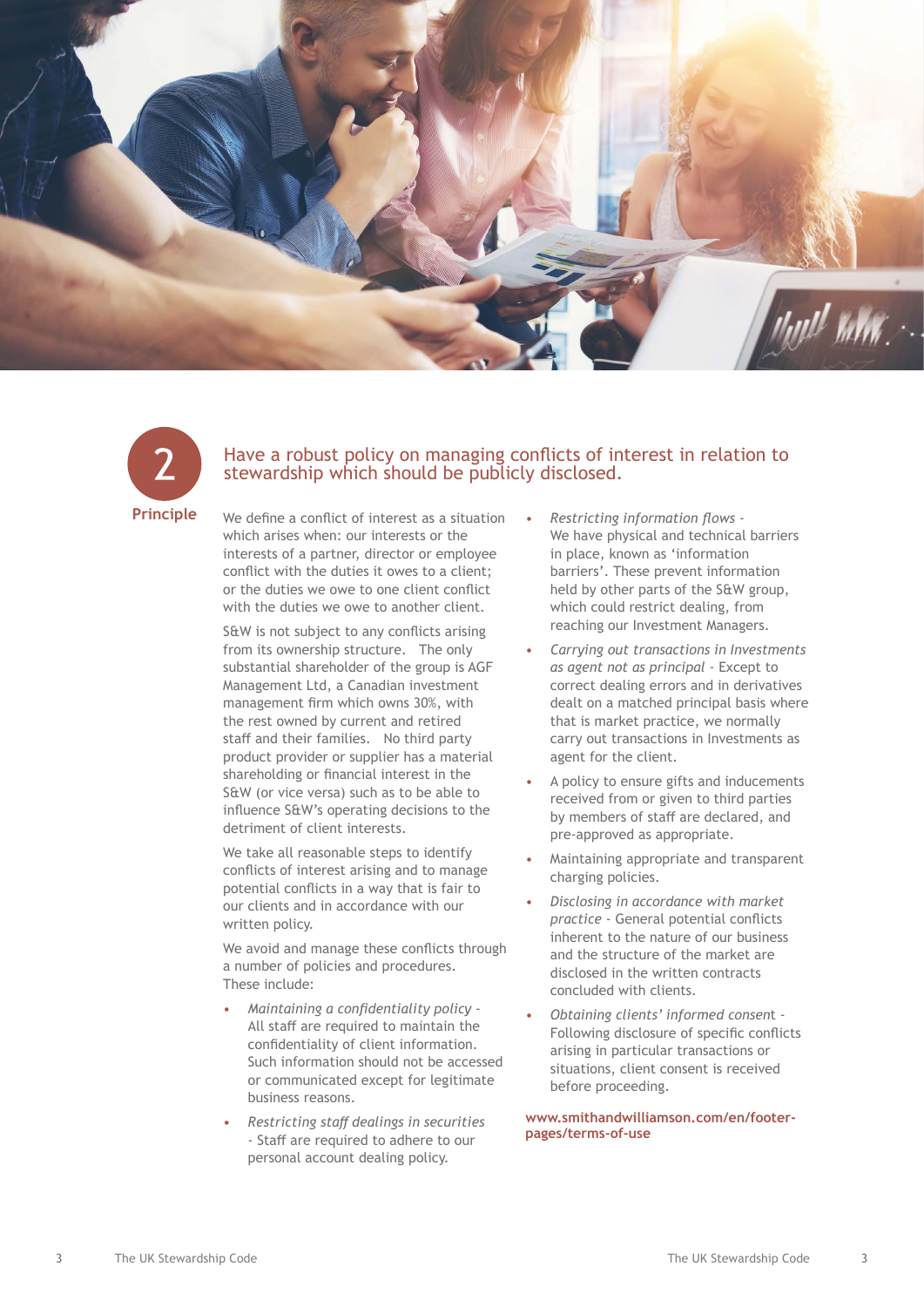



#### Monitor their investee companies.

Our investment process is an assessment of global economic strategy and outlook, monthly asset allocation process, security selection and portfolio construction.

We receive a great deal of information and macro-guidance from our in house team of strategists and analysts. Their portfolio construction guidance is disseminated through daily morning meetings which keep managers informed of market, sector and stock developments, and weekly investment meetings which are dedicated to key messages and themes.

#### **Sector specialist equity research**

Over 50 sector specialists conduct in-depth research into UK and overseas equities by holding over 500 company meetings each year as well as undertaking media and other desk based research. This work is complemented by our geographic specialists.

#### **Fund research**

Collectives analysts cover around 480 funds across 16 sectors currently, including open ended funds, investment trusts and offshore specific funds. The analysts regularly meet with fund managers and closely monitor the performance of covered funds. This includes an annual review of the fund managers' own Stewardship Code policy and their UN PRI submissions where applicable.

The asset allocation process and the in-house research efforts provide investment managers with the tools to put together bespoke portfolios which match each individual client's needs and keep the portfolio within

the risk boundaries agreed at the outset. The client is our primary focus and their risk profile (risk tolerance and capacity for loss), restrictions (ethical or asset class), time horizon and other constraints are considered in conjunction with income and return requirements when structuring a portfolio.

S&W use the expertise of MSCI to help meet the ethical and ESG needs of our clients. As noted, we incorporate ESG factors in our fundamental research. We also offer clients the option of positive/negative screening as well as a best in class investment options. We believe that by monitoring the ESG impact of a company as part of our investment decision process we are making better investment decisions while managing the impact of the business upon the environment and society now and for the future.

On occasion S&W may be willing to become an Insider. Contact in the first instance should be made to [lucy.aylott@smithandwilliamson.com.](mailto:lucy.aylott@smithandwilliamson.com) Detailed policies and procedures are in place to ensure the appropriate handling of Inside Information; in particular it is not permitted for investment managers to be contacted directly with inside information.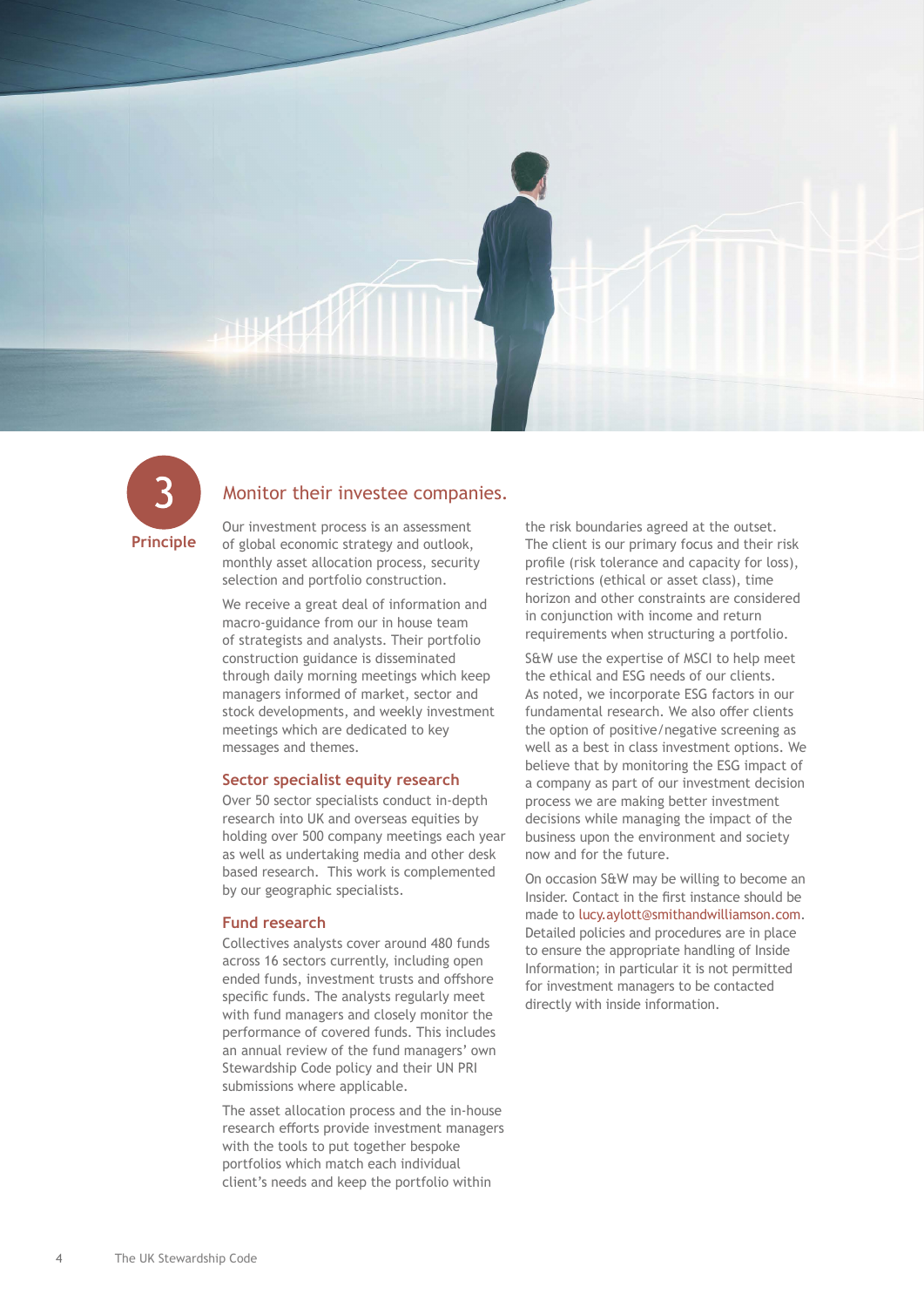

#### Establish clear guidelines on when and how they will escalate their stewardship activities.

Where we have concerns about the performance or strategy of an investee company or where we have reason to believe that our clients' rights as shareholders are being compromised in any way, we will, in appropriate circumstances, escalate our involvement with investee companies. Whilst we do not believe in the micromanagement of our investee companies, in some cases we feel that it is necessary. This could include issues with board independence or remuneration. In cases such as these we would open a dialogue and write to the company or meet directly with management to express our concerns. In some circumstances we would be willing to act collaboratively. In cases where we deem it necessary, and where our Stewardship and Responsible Investment Group agree, we will abstain or vote against management resolutions. If a



#### Be willing to act collectively with other investors where appropriate.

Our long term investment policy and rigorous research process mean that it should rarely be necessary for such collective action to be taken. This is because quality of management is a key fundamental factor when choosing suitable investments. However, S&W understands that at times collaboration with other investors may be the most effective way to engage. We are open to working alongside other organisations; all instances will be judged on a case by case basis.

satisfactory response was not possible we would look to escalate this further.

Our escalation process would include, but is not limited to:

- Holding additional meetings with management specifically to discuss concerns;
- Intervening jointly with other institutions on particular issues;
- Submitting resolutions;
- Meet directly with management to discuss concerns;
- Disinvest if we felt that clients would be at a material disadvantage.

A full copy of how we have voted and which companies we have engaged with is available on [our website.](http://www.smithandwilliamson.com)

Through our membership of the UN PRI, we are part of the Collaborative Engagement Platform. This provides us with a private forum to pool resources, share information, enhance influence and engage with companies, policymakers and other actors in the investment value chain on ESG issues across asset classes, sectors and regions.

We are also members of relevant trade associations: UK Finance, the Investment Association, PIMFA and TISA.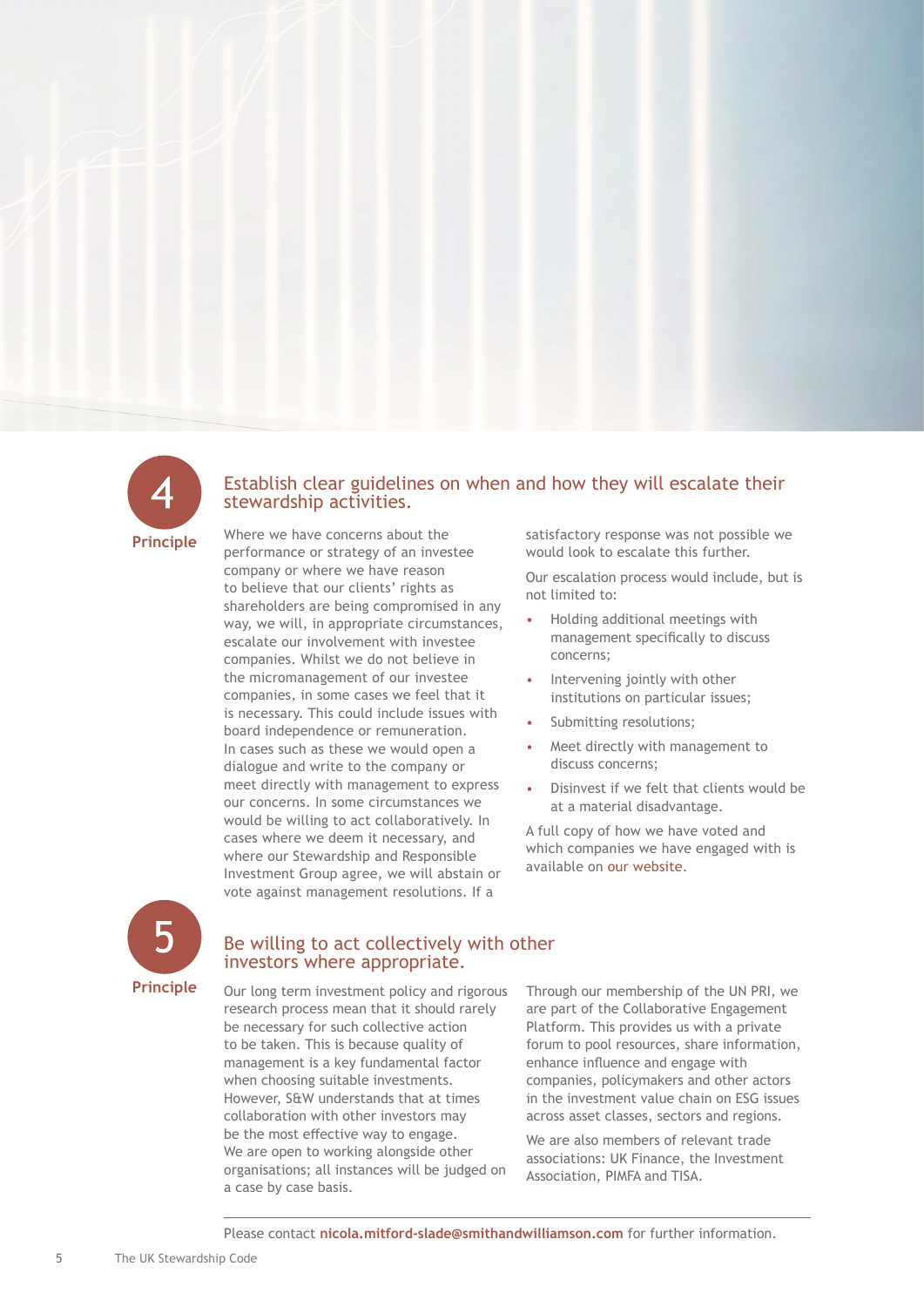

#### Have a clear policy on voting and disclosure of voting activity.

The voting process focuses on all holdings held by our charity and not-for-profit clients and any situation where we hold more than 1% of the issued share capital. This currently amounts to around 700 UK and international companies.

We use Glass Lewis' policy to provide voting research which we incorporate into our own policy. Glass Lewis' policy focuses on: transparency and communications; corporate culture; strategy; financial disciplines, structure and management; stakeholders, environmental and social issues; and governance. The policy is influenced by what is considered to be best practice in each country taking into account local guidelines and governance codes.

S&W have great respect for the Glass Lewis policy, where we differ tends to be in the detail rather than the broad principle. In particular S&W is able to make use of the detailed understanding its sector analysts have of its investments which can allow a more nuanced and less rules based approach.

In most cases, Glass Lewis (GL) vote with management. Where they recommend a vote against management, the Stewardship & Responsible Investment Group (SRIG) assess the vote and pass it to the relevant direct/ collective analyst where necessary for advice. The SRIG includes amongst others Head of Charities, Head of Investment Risk, ESG.



#### Report periodically on their stewardship and voting activities.

In keeping with our commitment to the Stewardship Code, we aim to be mindful and transparent in our voting. S&W keep a record of all engagement and voting activity which is updated quarterly and available on our website **([https://smithandwilliamson.](https://smithandwilliamson.com/media/8544/proxy-voting-summary-report-dec-20.pdf) [com/media/8544/proxy-voting-summary](https://smithandwilliamson.com/media/8544/proxy-voting-summary-report-dec-20.pdf)[report-dec-20.pdf\)](https://smithandwilliamson.com/media/8544/proxy-voting-summary-report-dec-20.pdf)**, together with detailed notes where we have voted against management. In the event of voting against management we write to them explaining our reasons as quickly as possible to allow time for additional information to be exchanged and an opportunity to change our vote where appropriate.

Our proxy voting process is one of our internal controls that are currently audited as part of our AAF 01/06 yearly review which looks at the control environment and control objectives in respect of the investment and custody services provided. This is prepared in accordance with the International Standard on Assurance Engagements (ISAE 3402).

Additional information is available upon request to clients should they wish to see how we have voted on any shares that they specifically hold.

Please contact **[nicola.mitford-slade@smithandwilliamson.com](mailto: Nicola.Mitford-Slade@smithandwilliamson.com)** for further information.

Capital at risk. The value of investments and the income from them can go down as well as up. The investor may not receive back in total the original amount invested.